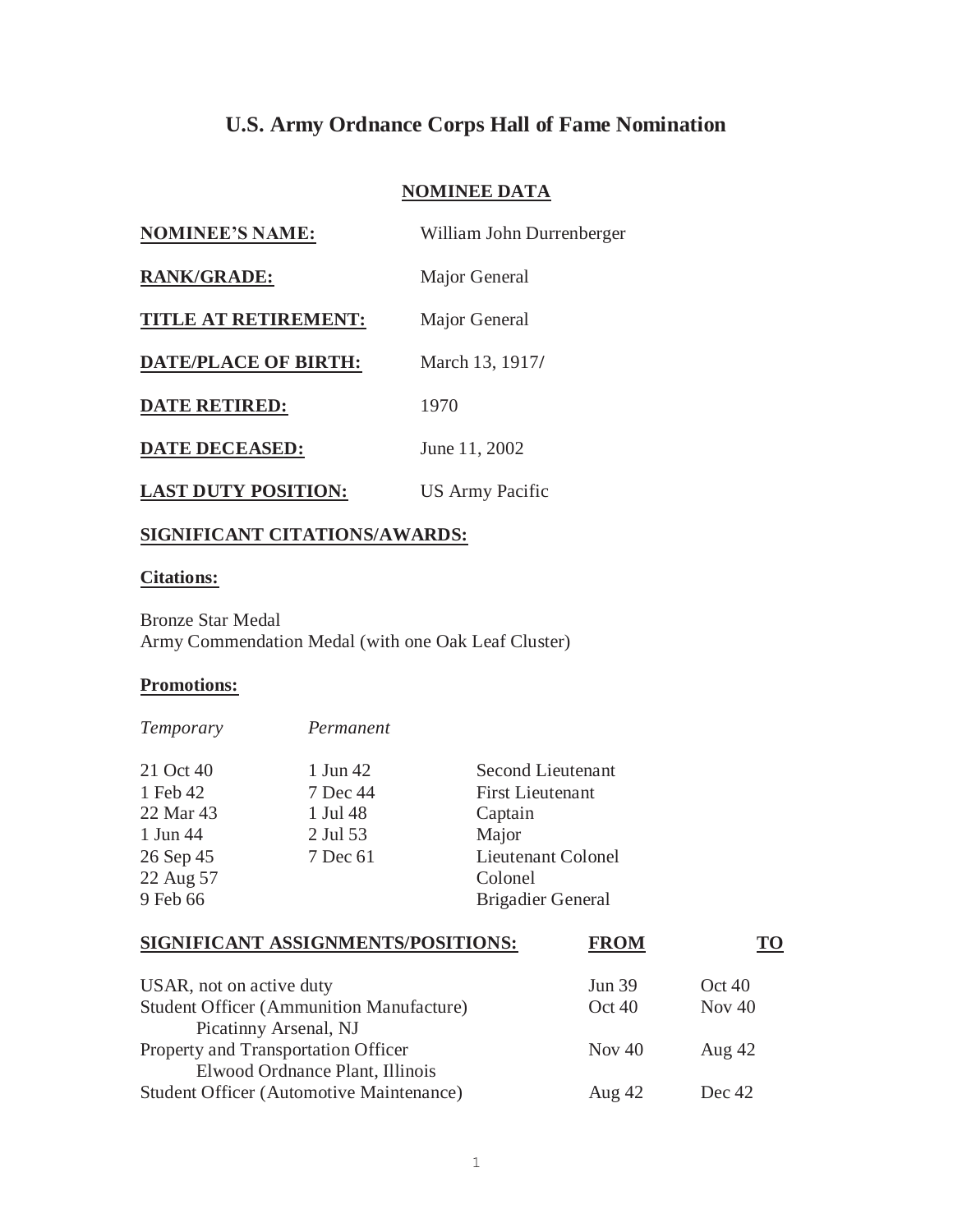| Aberdeen Proving Ground, Maryland                  |                   |                   |
|----------------------------------------------------|-------------------|-------------------|
| <b>Student Officer (Tank Maintenance)</b>          | Dec 42            | Mar <sub>43</sub> |
| Rock Island Arsenal, Illinois                      |                   |                   |
| Maintenance and Repair Officer (Tank)              | Mar <sub>43</sub> | Jul 43            |
| Red River Ordnance Depot, Texas                    |                   |                   |
| Foreign Technical Intelligence Officer             | Jul 43            | Jan 47            |
| European Theater of Operations and                 |                   |                   |
| Office of Army Military Attache (London)           |                   |                   |
| Guided Missile & Rocket Design and                 | Jan 47            | <b>Jun 48</b>     |
| Development Officer                                |                   |                   |
| Office, Chief of Ordnance,                         |                   |                   |
| Washington D.C.                                    |                   |                   |
| <b>Technical Operations Officer, Rocket Branch</b> | <b>Jun 48</b>     | Jan 51            |
| Office, Chief of Ordnance,                         |                   |                   |
| Washington D.C.                                    |                   |                   |
| Office of Special Assistant to Chief of Ordnance   | <b>Jan 51</b>     | Aug $51$          |
| Office, Chief of Ordnance,                         |                   |                   |
| Washington D.C.                                    |                   |                   |
| Director of Projects,                              | Aug $51$          | Sep 52            |
| Redstone Arsenal, Alabama                          |                   |                   |
| Assistant Director, Ordnance Missile Laboratories, | Sep 52            | Jun 53            |
| Redstone Arsenal, Alabama                          |                   |                   |
| Student (Graduate School)                          | <b>Jun 53</b>     | Aug 54            |
| Syracuse University, New York                      |                   |                   |
| <b>Technical Director, Financial Management</b>    | Aug 54            | Jan 55            |
| System Office, Chief of Ordnance                   |                   |                   |
| <b>Executive Officer, Ordnance Comptroller</b>     | Jan 55            | Feb 56            |
| Office, Chief of Ordnance                          |                   |                   |
| Chief, Financial Management Office                 | Feb 56            | <b>Mar 58</b>     |
| Army Ballistic Missile Agency,                     |                   |                   |
| Redstone Arsenal, Alabama                          |                   |                   |
| Comptroller, U.S. Army Ordnance Missile            | <b>Mar 58</b>     | Aug 59            |
| Command, Redstone Arsenal, Alabama                 |                   |                   |
| Student, Industrial College of the Armed           | Aug 59            | Jun 60            |
| Forces, Washington D.C.                            |                   |                   |
| Chief, Logistic Plans Branch, J4 Division          | Jun 60            | Aug $61$          |
| United Nations Command/U.S. Forces Korea           |                   |                   |
| Deputy Commander, U.S. Army Ordnance               | Aug 61            | Aug $62$          |
| Weapons Command, Rock Island, Illinois             |                   |                   |
| Chief of Staff, U.S. Army Weapons Command          | Aug 62            | Jul 63            |
| Rock Island, Illinois                              |                   |                   |
| Commanding Officer, Springfield Armory,            | Jul 63            | Sep 65            |
| Springfield, Massachusetts                         |                   |                   |
| Commanding Officer, U.S. Army Tank-                | Sep 65            | Aug 66            |
| Automotive Center, Warren, Michigan                |                   |                   |
| Deputy Commanding General, U.S. Army               | Aug 66            | Oct 66            |
|                                                    |                   |                   |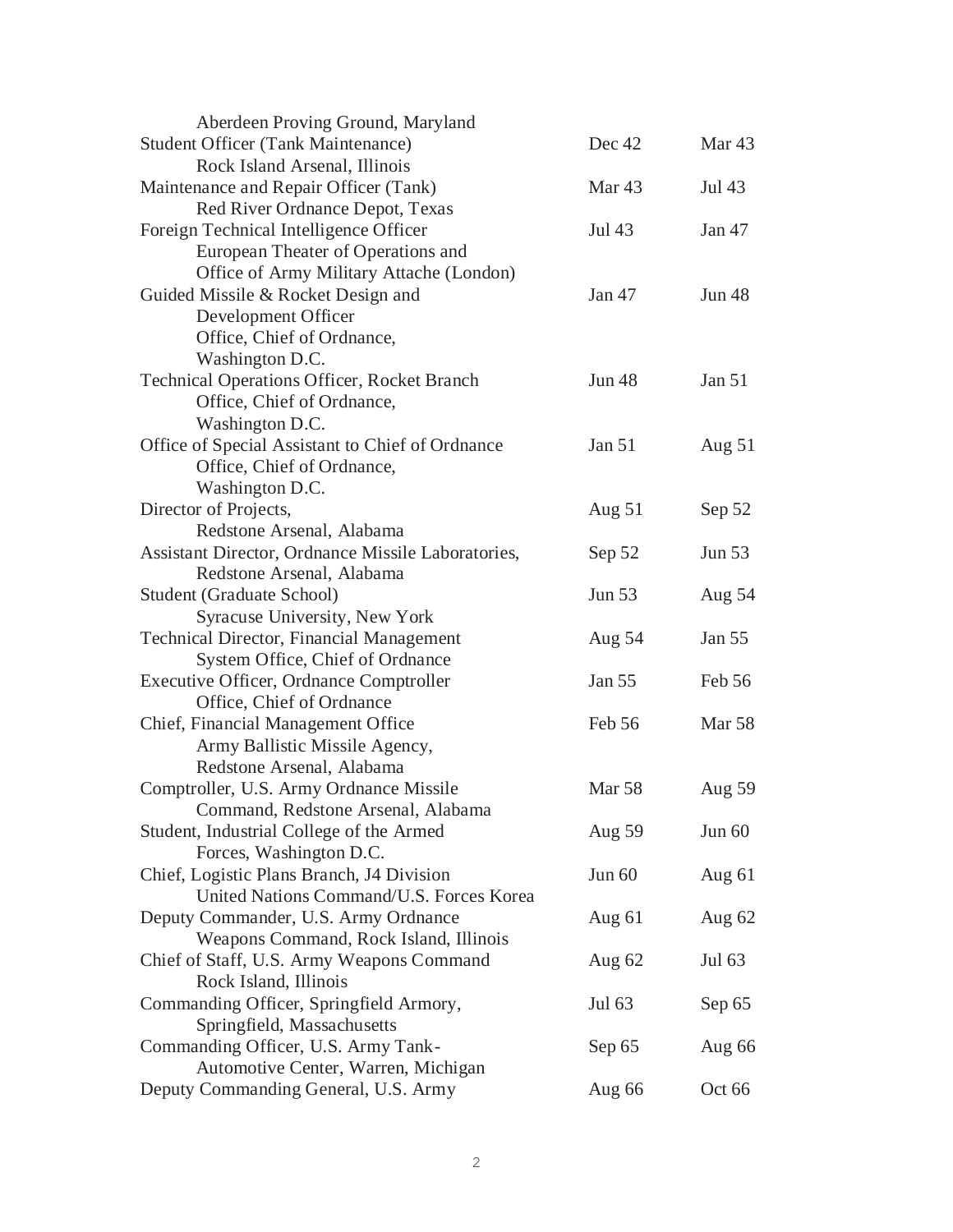| Tank-Automotive Center, Warren, Michigan |        |         |
|------------------------------------------|--------|---------|
| Commanding General, U.S. Army            | Oct 66 | Sept 68 |
| Weapons Command, Rock Island, Illinois   |        |         |

#### **EDUCATION:**

Civilian Perham (Minnesota) High School – 1935 University of Minnesota – 1935-1940 University of Maryland – 1951 (BS) Syracuse University – 1954 (MBA)

**Military** British School of Tank Technology – 1943 Industrial College of the Armed Forces – 1960

#### **LIST OF POSSIBLE SOURCES FOR FURTHER INFO ABOUT NOMINEE:**

Joint Munitions Command History Office, 309-782-0392, ROCK-AMSJM HI@conus.army.mil

#### **MAJOR CONTRUBITIONS TO U.S. ARMY ORDNANCE:**

Major General William J. Durrenberger was born March 15, 1917 in Wadena, Minnesota. He entered the University of Minnesota in the fall of 1935 after graduating from Perham High School in Perham, Minnesota. While completing a six-year course leading to a Bachelor degree in Mechanical Engineering and Business Administration, General Durrenberger volunteered and was called to active duty as an ROTC Second Lieutenant in October 1940.

General Durenberger's early assignments and training were in the fields of ammunition manufacture and combat vehicle development and maintenance. He served for more than three years, beginning in 1943, as a technical intelligence officer in the European Theatre, specializing in combat vehicles. During one portion of his European tour, General Durrenberger was assigned to the military staff of the American Embassy in London and attended the British School of Tank Technology, Military College of Science studying German and Italian combat vehicles.

When the United States was first developing its missile program circa 1947, General Durrenberger, served in the Army's Rocket and Guided Missile Development Branch in the Pentagon. He also spent one year as an Army representative in the Air Force Missile development group in the Pentagon, and in 1951 moved to the Army's new missile center at Redstone Arsenal, Alabama, where he became Director of Projects, and later Assistant Director of the Ordnance Missile Laboratories, an organization which he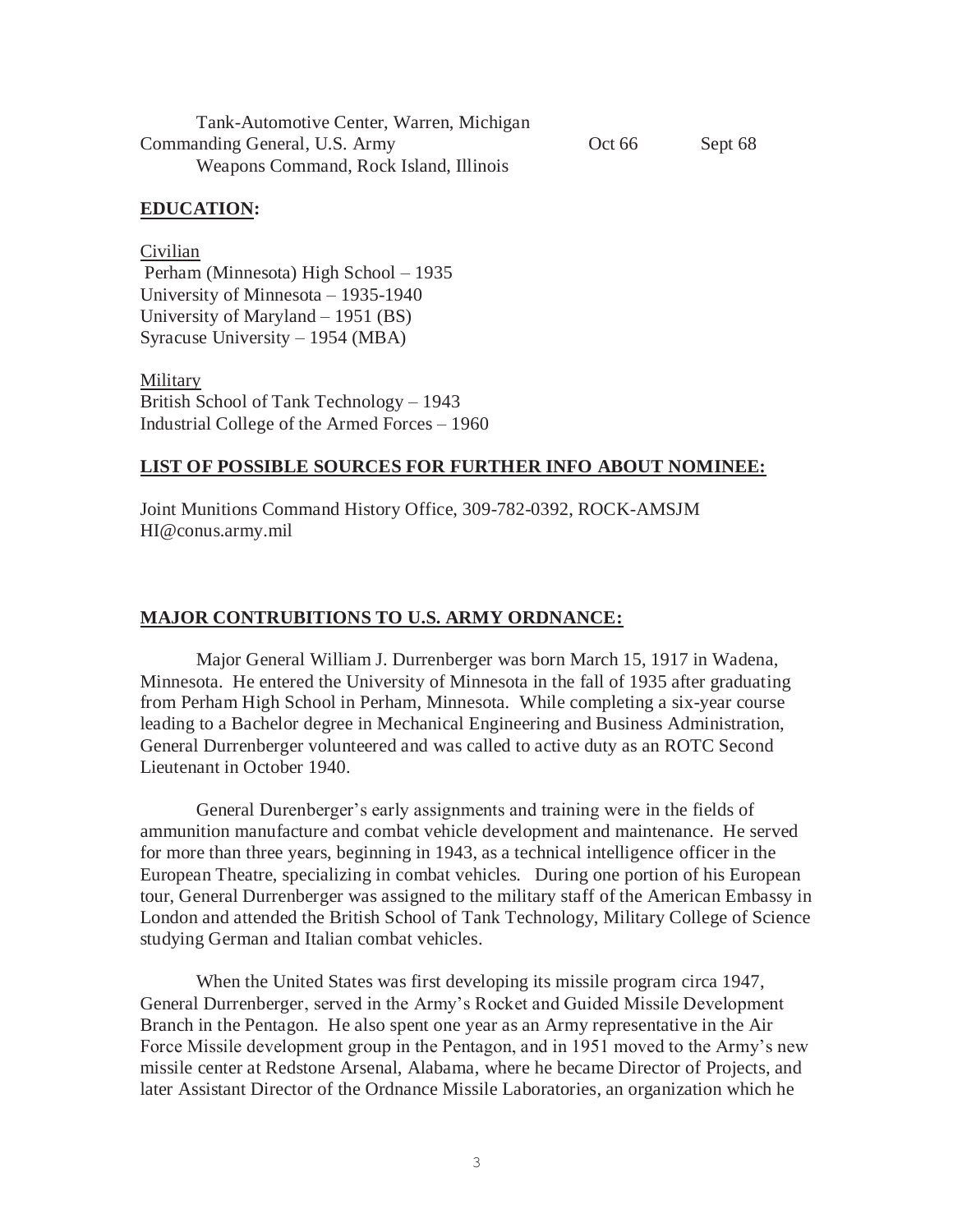helped create. In the latter position, he helped direct the missile research and development team headed by space scientist Dr. Wernher von Braun. During this same period, MG Durrenberger headed a special Army-Navy-Marine guided missile mission to Europe. His contributions the Army missile programs are significant to the technological progress of the U.S. Army and the nation.

Several years later, Durrenberger served a second tour of duty at Redstone Arsenal where he was a member of the Dr. Von Braun German scientist team which developed and launched Explorer I, the first United States satellite. Dr. Von Braun would became a hero to many for enabling the United States to beat Russia to put a man on the moon. Between 1950 and 1956, Dr. Von Braun's work at Redstone Arsenal changed the world. Dr. Von Braun led the Army's rocket development team at Redstone Arsenal, resulting in the Redstone rocket, which was used for the first live nuclear ballistic missile tests conducted by the United States. General Durrenberger had the distinct privilege of working on these special projects. Durrenberger was also a key participant and led in the establishment of what is now the U.S. Army Missile Command.

During his military career, General Durrenberger continued his academic studies which had been interrupted by World War II. He was awarded a Bachelor of Science degree by the University of Maryland in 1951 and a Masters degree in Business Administration by Syracuse University in 1954. Following his graduation from the Industrial College of the Armed Forces in June 1960, General Durrenberger was assigned to Korea where he served as chief of the Logistic Plans Branch, J4 Division of the joint headquarters United Nations Command/United States Forces Korea.

He returned to the United States in July 1961 to assume the position of Deputy Commander of the Ordnance Weapons Command (OWC), predecessor of the present Army Weapons Command. At the Ordnance Weapons Command he broadened his knowledge and expertise of the entire Army weapons program. At the time the OWC was in charge of manufacturing and engineering facilities producing and working on projects like the Davy Crockett Weapon System, an attempt at producing a weapon system to fire atomic artillery shells. The command managed approximately 8000 items of production equipment used to process metal fabrication, welding, heat treatment, plating, tool manufacture, and inspection and testing. The OWC mission encompassed the life cycle processes of anti-tank, anti-aircraft artillery, small arms weapons, and ordnance weapons materiel. During a part of this tour of duty, he served in Washington D.C., on the planning group which organized the Army Material Command (AMC). When AMC was finally established in the summer of 1962, General Durrenberger became Chief of Staff of one of the new AMC major subordinate commands, the U.S. Army Weapons Command in 1962.

In July 1963, General Durrenberger assumed command of the Army's oldest arsenal, Springfield Armory, Springfield, Massachusetts. During his tour at the Armory the installation pioneered significant changes in the fields of air to surface armament through creative research, development, engineering and pilot fabrication of weapons and weapons systems. The Armory was the principal small arms R&D center and pilot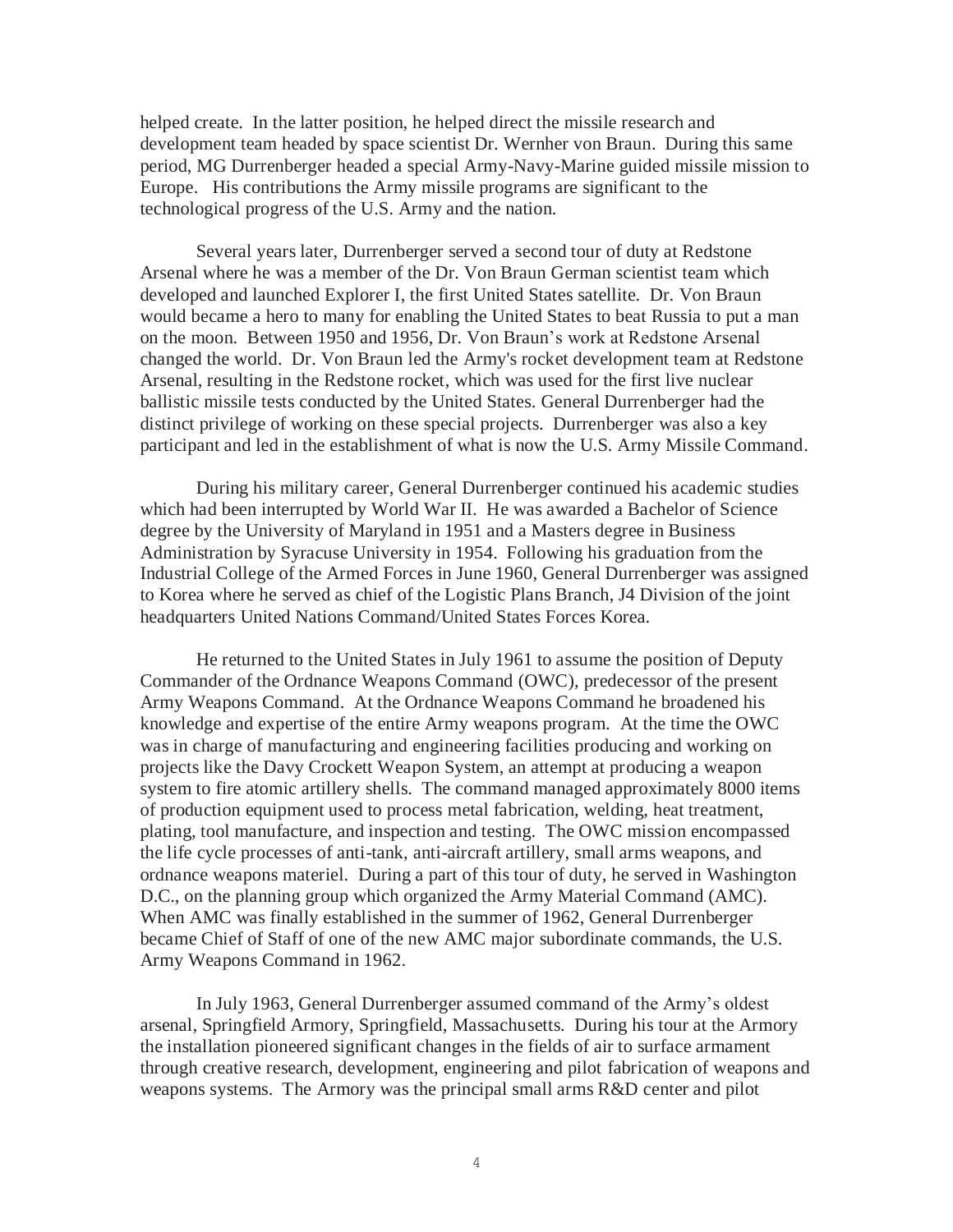manufacturer. The beneficiaries of these efforts spanned across the Services. At the time Springfield Armory was managed by the Weapons Command, which he would later command. Some of the key products General Durrenberger managed either improvements or developments for during his command included the Springfield M14 Rifle, M61 and M39 aircraft machine guns, M60 machine guns, XM90E1 spotting rifle, XM122 spotting machine gun, subsystem twin guns, linkers, delinkers, weapons mounts and pods, training devices and grenade launchers. General Durrenberger oversaw special mission assignments in connection with small arms include supporting research for heat and erosion resistant materials, surface finishing of materials and processes, and deterioration, preservation and treatment of non-metallic materials. MG Durrenberger can be credited with the technological advancement and modernization of some of the nations most critical weapons. The experience would provide him the expertise and knowledge to command at his future assignments.

In September 1965, he became commanding Officer of the Army Tank-Automotive Center, Warren, Michigan. After this tour he was reassigned to the Weapons Command as Commanding General, U.S. Army Weapons Command in September of 1966 at Rock Island Arsenal, Illinois. The assignment suited him as he had gained the technical expertise, background in weapons life cycle logistics and experience required to manage a major Army commodity. During the same period, he was a member of the National Board for the Promotion of Rifle Practice.

In 1968 he assumed his last active duty position as Assistant Chief of Staff, G4, Headquarters, U.S. Army, Pacific. The position was redesignated Deputy Chief of Staff, Logistics on November 1, 1969. Upon his retirement in 1970, General Durrenberger had been decorated with multiple awards and medals including the Bronze Star Medal, the Army Commendation Medal in June 1959 while serving with the U.S. Army Ordnance Missile Command, and an Oak Leaf Cluster to the Medal in 1963 on his departure from Headquarters, U.S. Army Weapons Command. After retirement, Durrenberger went on to work as an academics administrator. He was appointed assistant vice president of education services at Drake University in Des Moines, Iowa in June of 1971.

#### **SYNOPSIS OF CONTRIBUTIONS TO THE ORDNANCE CORPS:**

Major General Durrenberger's military service ended at the age of 53 with thirty years of experience in the fields of logistics, maintenance, transportation, personnel, weapons system development and management, research and development, missile technology and engineering. He commanded one of the nation's most historic installations, Springfield Armory and garnered responsibility for a major army commodities and the U.S. Army Weapons Command. He had amazing experiences working on sensitive Army projects such as the Explorer I satellite and the Davey Crocket Weapons System. His work in the missile ordnance field advanced the nation's technological progress.

His life is marked with significant accomplishments in the field of ordnance and as a war Veteran. MG Durrenberger served in WWII from 1943 to 1945 as a technical